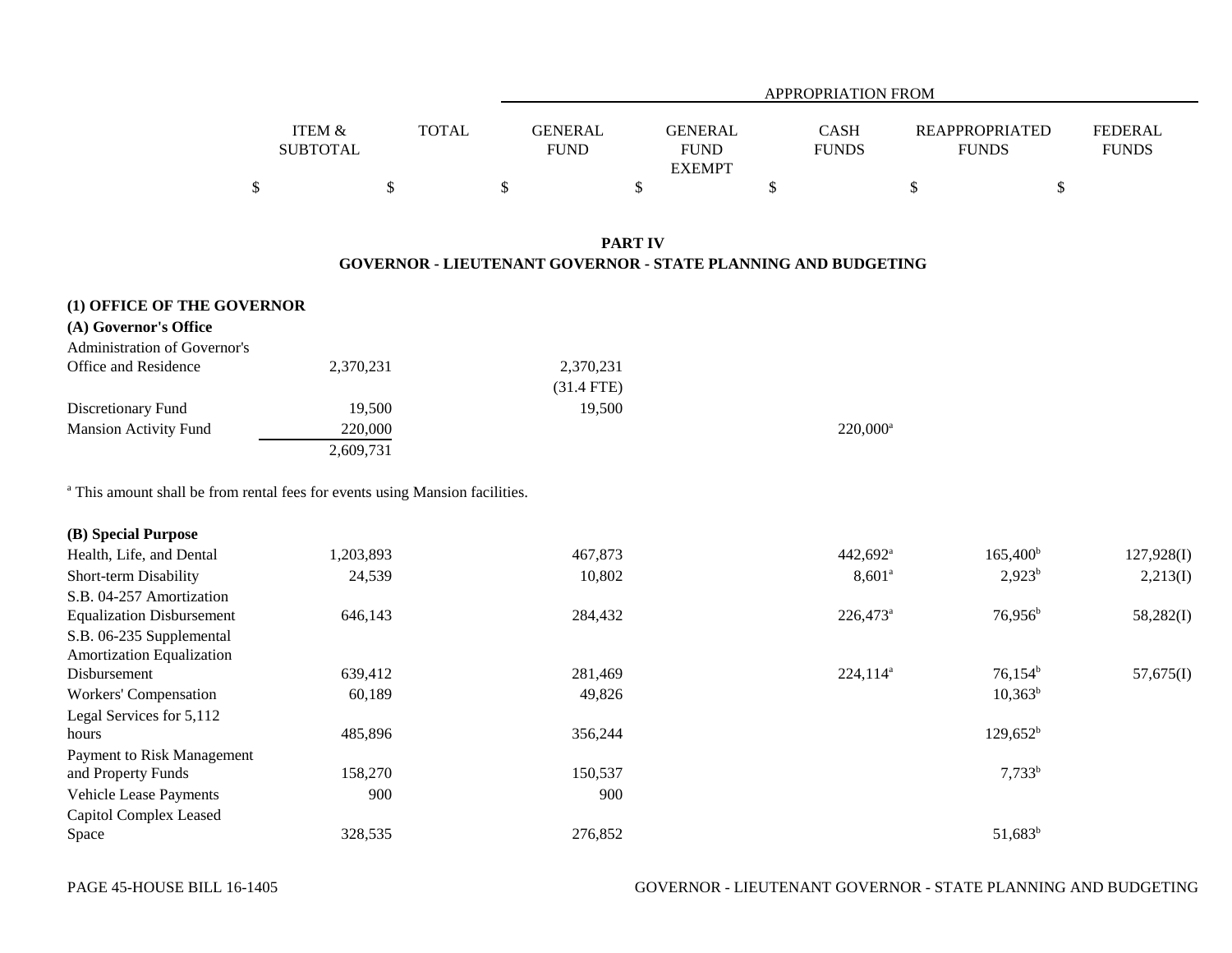|                        |        |                           |              |  | <b>APPROPRIATION FROM</b>     |                                                |  |                             |                                       |            |                         |  |
|------------------------|--------|---------------------------|--------------|--|-------------------------------|------------------------------------------------|--|-----------------------------|---------------------------------------|------------|-------------------------|--|
|                        |        | ITEM &<br><b>SUBTOTAL</b> | <b>TOTAL</b> |  | <b>GENERAL</b><br><b>FUND</b> | <b>GENERAL</b><br><b>FUND</b><br><b>EXEMPT</b> |  | <b>CASH</b><br><b>FUNDS</b> | <b>REAPPROPRIATED</b><br><b>FUNDS</b> |            | FEDERAL<br><b>FUNDS</b> |  |
|                        | ¢<br>Φ | \$                        |              |  |                               | $\mathcal{D}$                                  |  |                             | \$                                    | ക          |                         |  |
| Payments to OIT        |        | 4,930                     |              |  | 4,930                         |                                                |  |                             |                                       |            |                         |  |
| <b>CORE Operations</b> |        | 370,445                   |              |  | 179,943                       |                                                |  | $73,531^a$                  |                                       | $42,842^b$ | 74,129(I)               |  |
|                        |        | 3,923,152                 |              |  |                               |                                                |  |                             |                                       |            |                         |  |

<sup>a</sup> Of these amounts, an estimated \$25,354 shall be from the Marijuana Tax Cash Fund created in Section 39-28.8-501 (1), C.R.S., and an estimated \$950,057 shall be from various sources of cash funds.

**b** Of these amounts, \$357,508 shall be from statewide indirect costs collected by the Governor's Office of Information Technology and \$206,198 shall be from statewide indirect costs collected by the Office of the Governor, the Colorado Energy Office, and the Economic Development Programs section of this department.

| (C) Colorado Energy Office       |              |                    |              |
|----------------------------------|--------------|--------------------|--------------|
| Program Administration           | 6,549,724    | $2,996,182(I)^a$   | 3,553,542(I) |
|                                  | $(32.3$ FTE) |                    |              |
| Low-income Energy                |              |                    |              |
| Assistance                       | 7,100,000    | $7,100,000(I)^{b}$ |              |
| <b>Electric Vehicle Charging</b> |              |                    |              |
| <b>Station Grants</b>            | 313,000      | $313,000^{\circ}$  |              |
| Legal Services for 1,100         |              |                    |              |
| hours                            | 104,555      | $70,179(I)^d$      | 34,376(I)    |
| <b>Indirect Cost Assessment</b>  | 31,530       | $31,530(I)^d$      |              |
|                                  | 14,098,809   |                    |              |

<sup>a</sup> Of this amount, an estimated \$1,498,091 shall be from the Clean and Renewable Energy Fund created in Section 24-38.5-102.4 (1) (a) (I), C.R.S., and an estimated \$1,498,091 shall be from the Innovative Energy Fund created in created in Section 24-38.5-102.5 (1) (a), C.R.S. These amounts are shown for informational purposes only because money in the funds is continuously appropriated to the Colorado Energy Office pursuant to Section 24-38.5-102.4 (2) (a), C.R.S., and Section 24-38.5-102.5 (2) (a), C.R.S.

<sup>b</sup> Of this amount, \$6,500,000 shall be from the Colorado Energy Office Low-income Energy Assistance Fund created in Section 40-8.7-112 (3) (a), C.R.S., and \$600,000 shall be from the Clean and Renewable Energy Fund created in Section 24-38.5-102.4 (1) (a) (I), C.R.S. Money in the funds is continuously appropriated, and is included for informational purposes only. These amounts are shown for informational purposes only because money in the funds is continuously appropriated to the Colorado Energy Office pursuant to Section 40-8.7-112 (3) (a), C.R.S., and Section 24-38.5-102.4 (2) (a), C.R.S.

 $\textdegree$  This amount shall be from the Electric Vehicle Grant Fund created in Section 24-38.5-103 (1) (a), C.R.S.

<sup>d</sup> These amounts shall be from various sources of cash funds.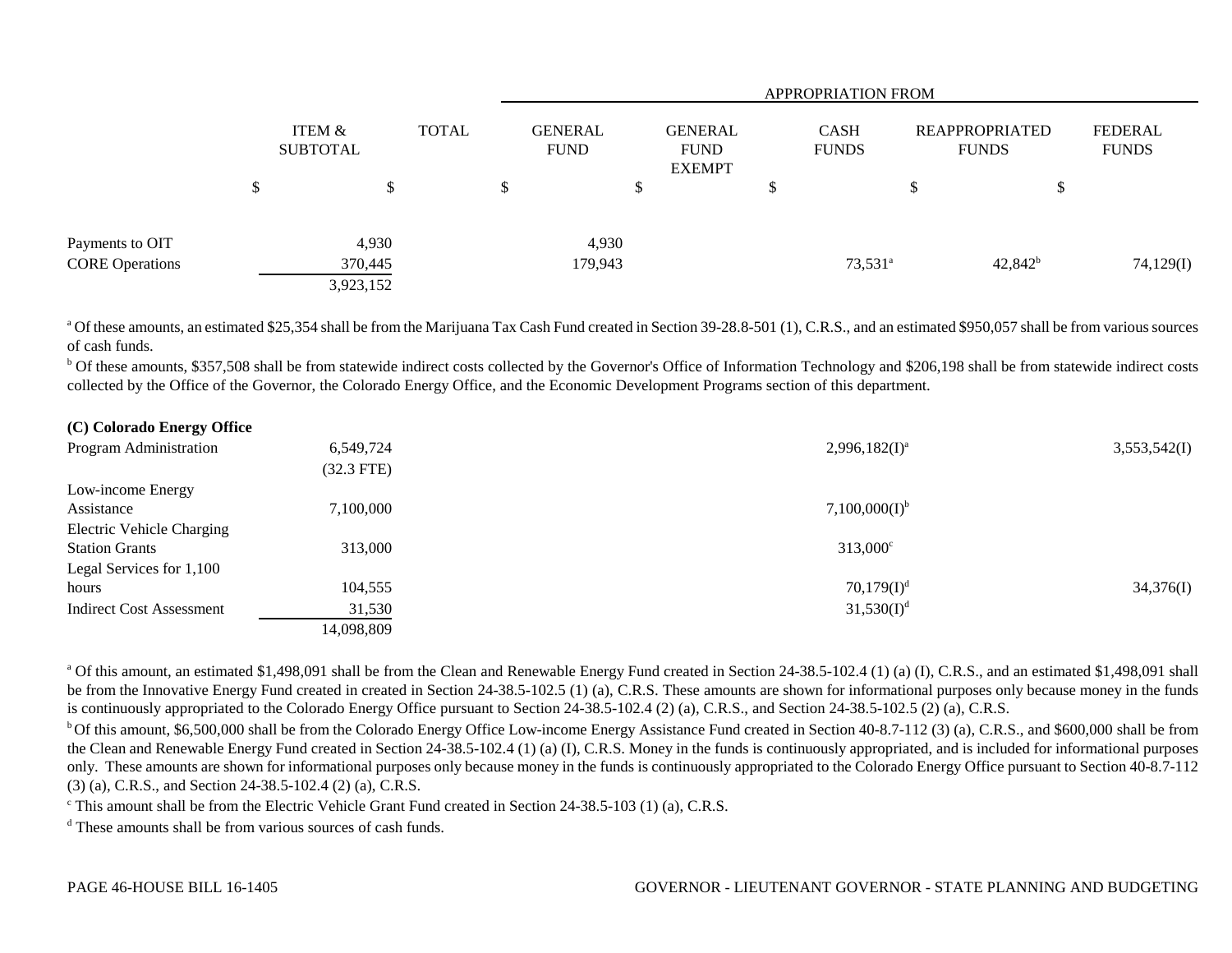|                                                          |                                      |              | APPROPRIATION FROM            |    |                                                |    |                                  |                                |    |                                |
|----------------------------------------------------------|--------------------------------------|--------------|-------------------------------|----|------------------------------------------------|----|----------------------------------|--------------------------------|----|--------------------------------|
|                                                          | <b>ITEM &amp;</b><br><b>SUBTOTAL</b> | <b>TOTAL</b> | <b>GENERAL</b><br><b>FUND</b> |    | <b>GENERAL</b><br><b>FUND</b><br><b>EXEMPT</b> |    | <b>CASH</b><br><b>FUNDS</b>      | REAPPROPRIATED<br><b>FUNDS</b> |    | <b>FEDERAL</b><br><b>FUNDS</b> |
| \$                                                       |                                      | \$           | \$                            | \$ |                                                | \$ |                                  | \$                             | \$ |                                |
| (D) Other Programs and Grants                            |                                      |              |                               |    |                                                |    |                                  |                                |    |                                |
| <b>Disabled Parking Education</b><br>Office of Marijuana | 251,000                              |              | 250,000                       |    |                                                |    | $1,000^a$                        |                                |    |                                |
| Coordination                                             | 191,590                              |              |                               |    |                                                |    | $191,590^{\rm b}$<br>$(2.0$ FTE) |                                |    |                                |
|                                                          | 442,590                              |              |                               |    |                                                |    |                                  |                                |    |                                |

<sup>a</sup> This amount shall be from the Disabled Parking Education and Enforcement Fund created in Section 42-1-226, C.R.S.

<sup>b</sup> This amount shall be from the Marijuana Tax Cash Fund created in Section 39-28.8-501 (1), C.R.S.

|  | 21,074,282 |
|--|------------|
|  |            |

# **(2) OFFICE OF THE LIEUTENANT GOVERNOR**

| Administration                      | 350,135 | 350,135<br>$(2.7$ FTE) |                 |
|-------------------------------------|---------|------------------------|-----------------|
| Discretionary Fund                  | 2,875   | 2,875                  |                 |
| <b>Commission of Indian Affairs</b> | 87,201  | 86,017                 | $1,184^{\circ}$ |
|                                     |         | $(2.3$ FTE)            |                 |
| Colorado Student Leaders            |         |                        |                 |
| Institute Pilot                     | 218,825 |                        | $218,825^b$     |
|                                     |         |                        | $(1.0$ FTE)     |
|                                     |         | 659,036                |                 |

<sup>a</sup> This amount shall be from private donations.

<sup>b</sup> This amount shall be transferred from the Department of Education from the Colorado Student Leaders Institute line item appropriation in the Assistance to Public Schools section.

| (3) OFFICE OF STATE PLANNING AND BUDGETING |           |             |                        |  |  |  |
|--------------------------------------------|-----------|-------------|------------------------|--|--|--|
| <b>Personal Services</b>                   | 2,138,056 | 627,274     | $1,510,782^{\text{a}}$ |  |  |  |
|                                            |           | $(1.0$ FTE) | $(19.5$ FTE)           |  |  |  |

## PAGE 47-HOUSE BILL 16-1405 GOVERNOR - LIEUTENANT GOVERNOR - STATE PLANNING AND BUDGETING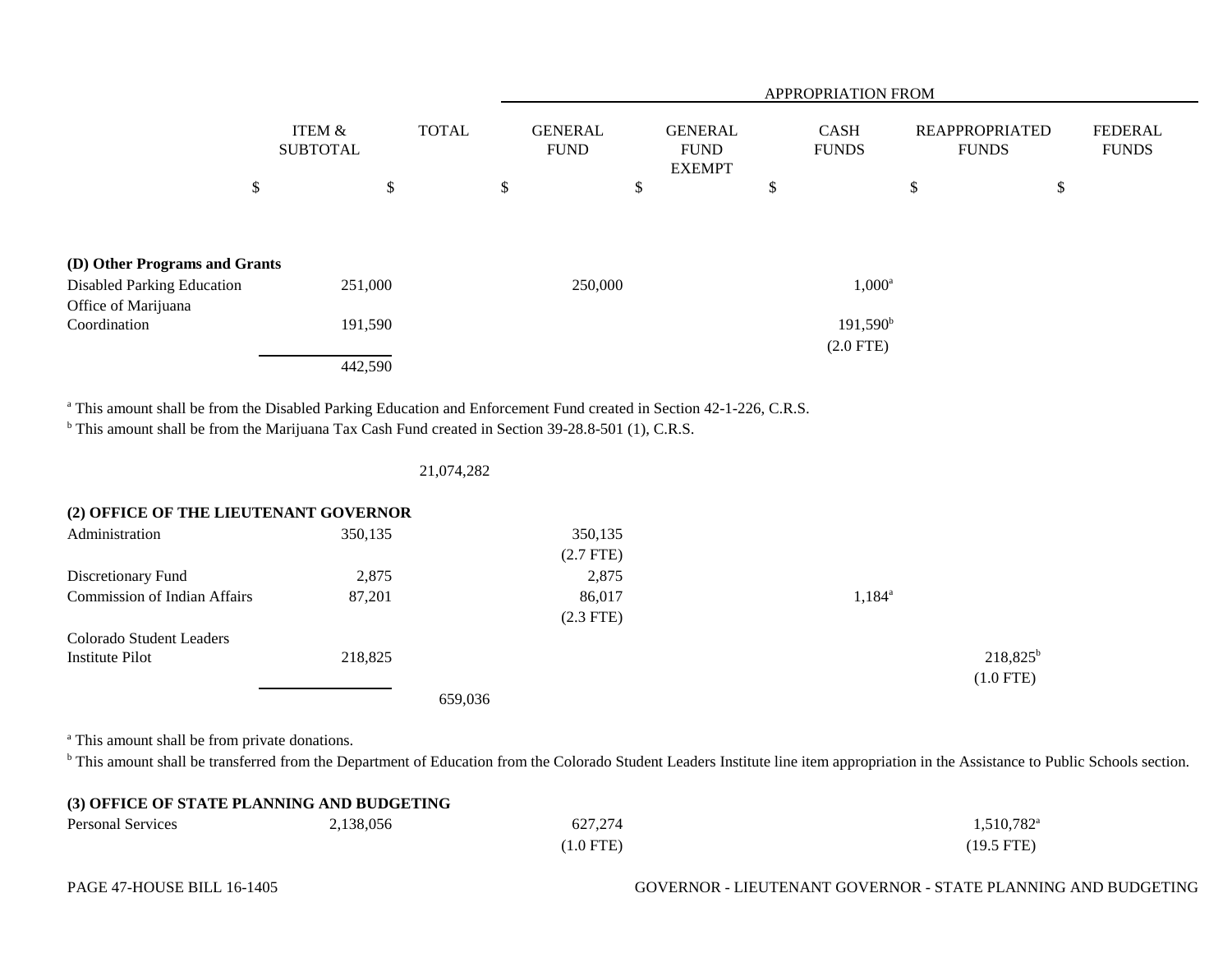|                                              |                           |              | <b>APPROPRIATION FROM</b> |                               |                                                |   |                             |   |                                       |                                |
|----------------------------------------------|---------------------------|--------------|---------------------------|-------------------------------|------------------------------------------------|---|-----------------------------|---|---------------------------------------|--------------------------------|
|                                              | ITEM &<br><b>SUBTOTAL</b> | <b>TOTAL</b> |                           | <b>GENERAL</b><br><b>FUND</b> | <b>GENERAL</b><br><b>FUND</b><br><b>EXEMPT</b> |   | <b>CASH</b><br><b>FUNDS</b> |   | <b>REAPPROPRIATED</b><br><b>FUNDS</b> | <b>FEDERAL</b><br><b>FUNDS</b> |
|                                              | \$<br>\$                  |              | \$                        |                               | ъ                                              | J |                             | D | \$                                    |                                |
| <b>Operating Expenses</b>                    | 61,844                    |              |                           | 10,900                        |                                                |   |                             |   | $50,944$ <sup>a</sup>                 |                                |
| <b>Economic Forecasting</b><br>Subscriptions | 16,362                    | 2,216,262    |                           |                               |                                                |   |                             |   | $16,362^a$                            |                                |

<sup>a</sup> Of these amounts, \$1,547,763 shall be from statewide indirect cost recoveries collected by the Colorado Department of Transportation and \$30,325 shall be from statewide indirect cost recoveries collected by the Governor's Office of Information Technology.

| (4) ECONOMIC DEVELOPMENT PROGRAMS |              |             |                           |                |
|-----------------------------------|--------------|-------------|---------------------------|----------------|
| Administration                    | 650,140      | 645,555     | $2,435^{\circ}$           | 2,150(I)       |
|                                   |              | $(6.0$ FTE) |                           |                |
| <b>Vehicle Lease Payments</b>     | 12,444       | 12,444      |                           |                |
| Leased Space                      | 346,525      | 346,525     |                           |                |
| Global Business Development       | 4,965,052    | 4,041,948   | 548,626 <sup>b</sup>      | 374,478(I)     |
|                                   | $(24.4$ FTE) |             |                           |                |
| Leading Edge Program Grants       | 151,407      | 75,976      | $75,431^{\circ}$          |                |
| <b>Small Business Development</b> |              |             |                           |                |
| Centers                           | 1,391,870    | 94,144      | $18,750$ <sup>d</sup>     | 1,278,976(I)   |
|                                   |              | $(1.5$ FTE) |                           | $(2.5$ FTE $)$ |
| Colorado Office of Film,          |              |             |                           |                |
| Television, and Media             | 3,500,000    | 3,000,000   | 500,000 <sup>e</sup>      |                |
|                                   |              |             | $(4.5$ FTE)               |                |
| Colorado Promotion -              |              |             |                           |                |
| Colorado Welcome Centers          | 500,000      |             | $500,000$ <sup>f</sup>    |                |
|                                   |              |             | $(3.3$ FTE)               |                |
| Colorado Promotion - Other        |              |             |                           |                |
| Program Costs                     | 18,500,000   | 4,000,000   | $14,500,000$ <sup>f</sup> |                |
|                                   |              |             | $(4.0$ FTE)               |                |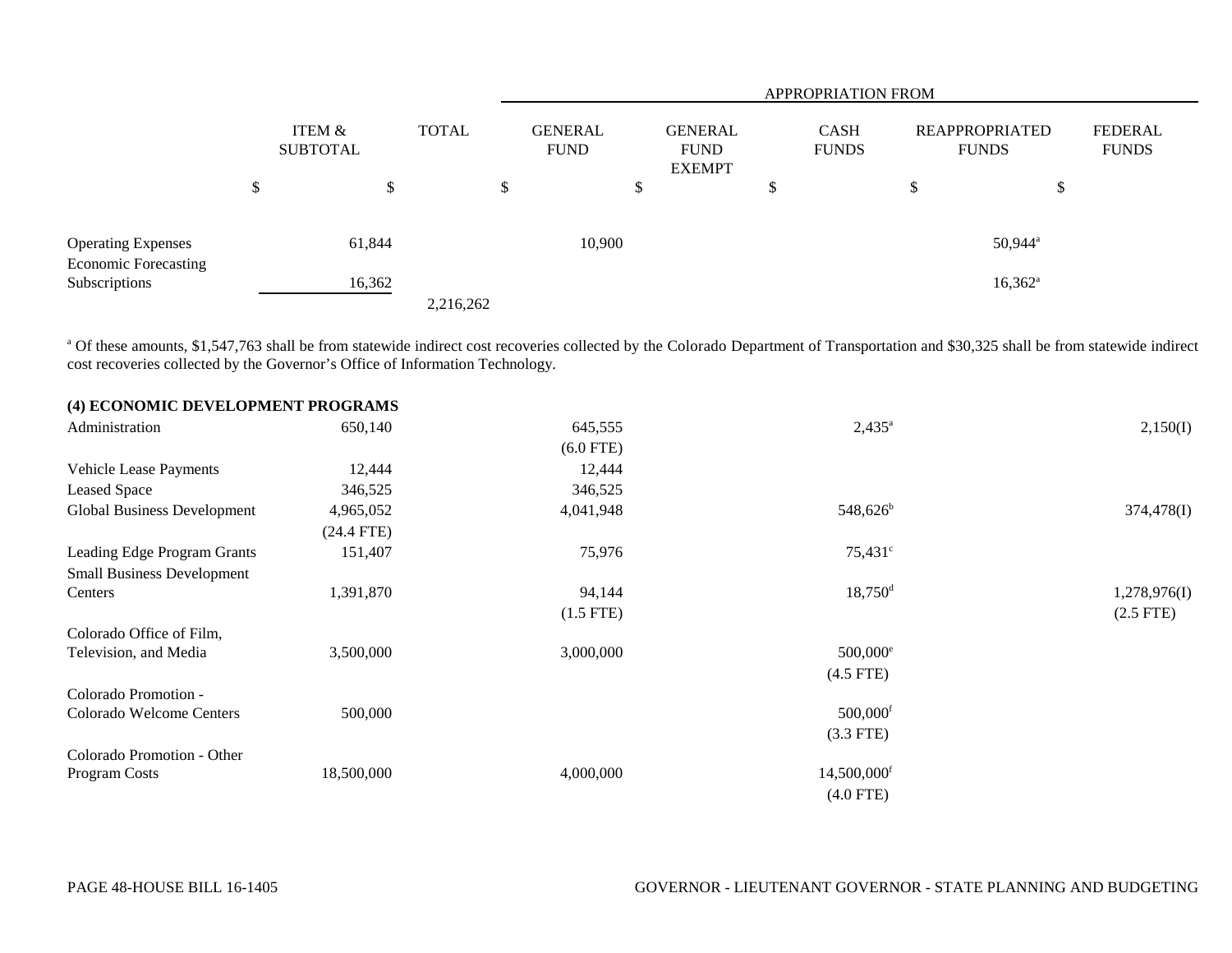|                                                                         |                                      |              | APPROPRIATION FROM            |                                                |    |                                         |                                       |                                |  |  |
|-------------------------------------------------------------------------|--------------------------------------|--------------|-------------------------------|------------------------------------------------|----|-----------------------------------------|---------------------------------------|--------------------------------|--|--|
|                                                                         | <b>ITEM &amp;</b><br><b>SUBTOTAL</b> | <b>TOTAL</b> | <b>GENERAL</b><br><b>FUND</b> | <b>GENERAL</b><br><b>FUND</b><br><b>EXEMPT</b> |    | CASH<br><b>FUNDS</b>                    | <b>REAPPROPRIATED</b><br><b>FUNDS</b> | <b>FEDERAL</b><br><b>FUNDS</b> |  |  |
| $\$$                                                                    | \$                                   | \$           | \$                            |                                                | \$ | $\$$                                    |                                       | \$                             |  |  |
| Economic Development<br>Commission - General<br>Economic Incentives and |                                      |              |                               |                                                |    |                                         |                                       |                                |  |  |
| Marketing                                                               | 5,834,544                            |              | 5,692,602                     |                                                |    | 141,942 <sup>g</sup>                    |                                       |                                |  |  |
|                                                                         |                                      |              | $(4.0$ FTE)                   |                                                |    | $(1.5$ FTE)                             |                                       |                                |  |  |
| Colorado First Customized                                               |                                      |              |                               |                                                |    |                                         |                                       |                                |  |  |
| <b>Job Training</b>                                                     | 4,500,000                            |              | 4,500,000                     |                                                |    |                                         |                                       |                                |  |  |
| <b>CAPCO</b> Administration                                             | 85,291                               |              |                               |                                                |    |                                         | 85,291 <sup>h</sup><br>$(2.0$ FTE)    |                                |  |  |
| <b>Council on Creative Industries</b>                                   | 2,765,734                            |              |                               |                                                |    | $2,000,000$ <sup>i</sup><br>$(2.0$ FTE) |                                       | 765,734(I)<br>$(1.0$ FTE)      |  |  |
| <b>Advanced Industries</b>                                              | 15,614,396<br>$(2.6$ FTE)            |              | 3,073,630                     |                                                |    | $12,540,766(I)^{j}$                     |                                       |                                |  |  |
| Rural Jump Start                                                        | 80,983                               |              | 80,983                        |                                                |    |                                         |                                       |                                |  |  |
|                                                                         |                                      |              | $(1.0$ FTE)                   |                                                |    |                                         |                                       |                                |  |  |
| <b>Indirect Cost Assessment</b>                                         | 61,384                               |              |                               |                                                |    |                                         |                                       | 61,384(I)                      |  |  |
|                                                                         |                                      | 58,959,770   |                               |                                                |    |                                         |                                       |                                |  |  |

<sup>a</sup> This amount shall be from various sources of cash funds.

<sup>b</sup> Of this amount, an estimated \$300,000(I) shall be from the Advanced Industries Export Acceleration Cash Fund created in Section 24-47-103 (8) (a), C.R.S., an estimated \$223,626 shall be from various fees collected from participants in activities conducted by the division, and an estimated \$25,000 shall be from the Minority Business Fund created in Section 24-49.5-104 (1), C.R.S.

c This amount shall be from fees, Small Business Development Centers' activities, and grants and donations.

<sup>d</sup> This amount shall be from the Economic Gardening Pilot Project Fund created in Section 24-48.5-102.7, (5), C.R.S.

<sup>e</sup> This amount shall be from the Colorado Office of Film, Television, and Media Operational Account Cash Fund created in Section 24-48.5-116 (5) (a), C.R.S.

f These amounts shall be from the Colorado Travel and Tourism Promotion Fund created in Section 24-49.7-106 (1), C.R.S.

<sup>g</sup> This amount shall be from the Advanced Industry Investment Tax Credit Cash Fund created in Section 24-48.5-112 (5), C.R.S.

<sup>h</sup> This amount shall be transferred from the Department of Regulatory Agencies from the Transfer to CAPCO line item appropriation.

i This amount shall be from the Creative Industries Cash Fund created in Section 24-48.5-301 (2) (a), C.R.S.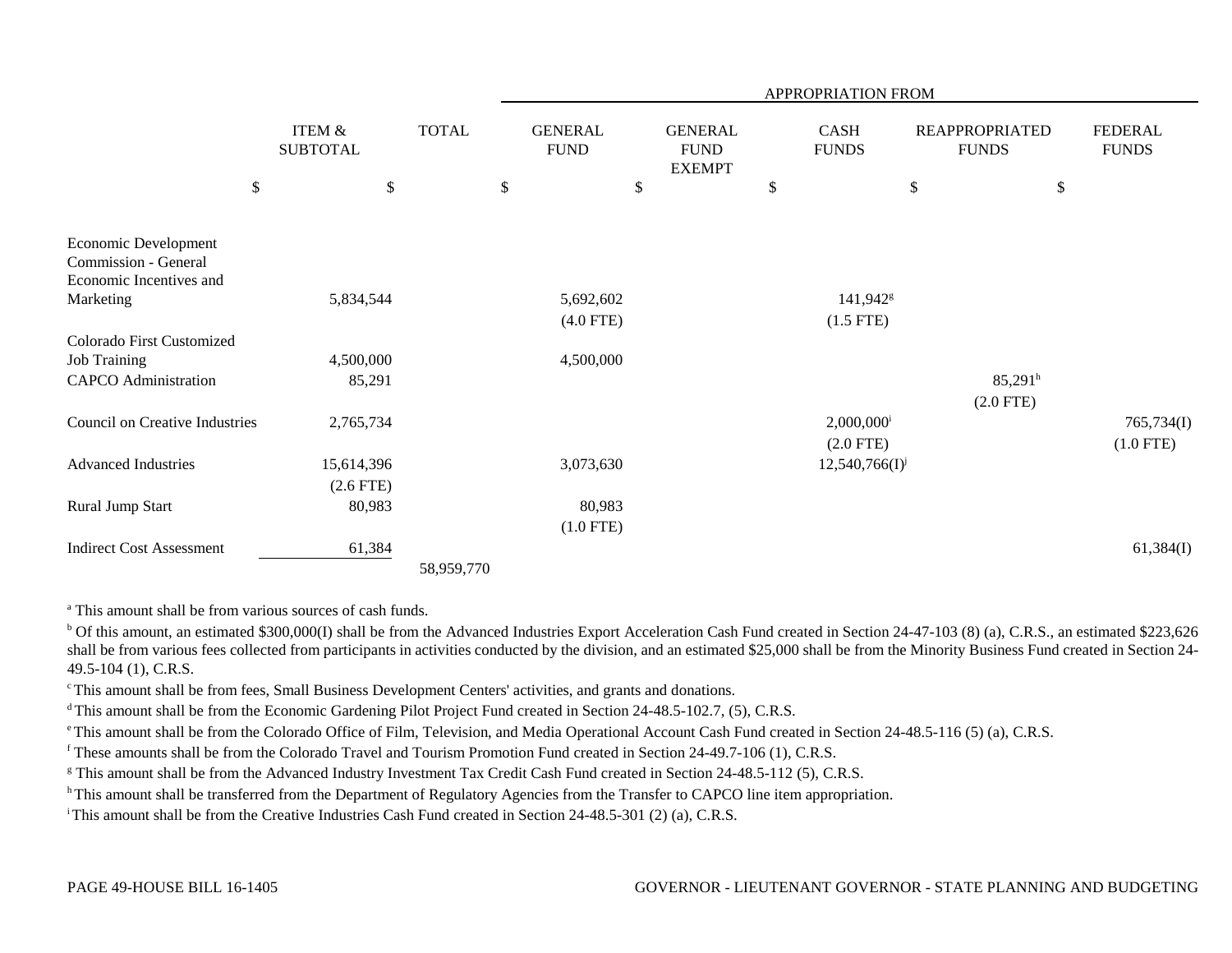|                   |              |             | APPROPRIATION FROM |              |                       |                |  |  |  |
|-------------------|--------------|-------------|--------------------|--------------|-----------------------|----------------|--|--|--|
|                   |              |             |                    |              |                       |                |  |  |  |
| <b>ITEM &amp;</b> | <b>TOTAL</b> | GENERAL     | <b>GENERAL</b>     | CASH         | <b>REAPPROPRIATED</b> | <b>FEDERAL</b> |  |  |  |
| <b>SUBTOTAL</b>   |              | <b>FUND</b> | <b>FUND</b>        | <b>FUNDS</b> | <b>FUNDS</b>          | <b>FUNDS</b>   |  |  |  |
|                   |              |             | <b>EXEMPT</b>      |              |                       |                |  |  |  |
| Φ                 |              |             |                    |              |                       |                |  |  |  |

<sup>j</sup> This amount shall be from the Advanced Industries Acceleration Cash Fund created in Section 24-48.5-117 (7) (a), C.R.S. This amount is shown for informational purposes only because the Advanced Industries Acceleration Cash Fund is continuously appropriated to the Department pursuant to Section 24-48.5-117 (7) (c) (I), C.R.S.

### **(5) OFFICE OF INFORMATION TECHNOLOGY**

| (A) OIT Central Administration   |            |        |                        |
|----------------------------------|------------|--------|------------------------|
| Central Administration           | 9,622,537  |        | 9,622,537 <sup>a</sup> |
|                                  |            |        | $(95.0$ FTE)           |
| Project Management               | 5,317,475  |        | 5,317,475 <sup>a</sup> |
|                                  |            |        | $(50.0$ FTE)           |
| Health, Life, and Dental         | 8,033,244  | 49,241 | 7,984,003 <sup>a</sup> |
| Short-term Disability            | 133,817    | 602    | $133,215$ <sup>a</sup> |
| S.B. 04-257 Amortization         |            |        |                        |
| <b>Equalization Disbursement</b> | 3,387,612  | 15,221 | 3,372,391 <sup>a</sup> |
| S.B. 06-235 Supplemental         |            |        |                        |
| <b>Amortization Equalization</b> |            |        |                        |
| Disbursement                     | 3,352,325  | 15,063 | 3,337,262              |
| <b>Salary Survey</b>             | 24,320     |        | $24,320^{\circ}$       |
| <b>Shift Differential</b>        | 94,672     |        | 94,672 <sup>a</sup>    |
| Workers' Compensation            | 421,427    |        | 421,427 <sup>a</sup>   |
| Legal Services for 489 hours     | 46,479     |        | $46,479$ <sup>a</sup>  |
| Payment to Risk Management       |            |        |                        |
| and Property Funds               | 314,504    |        | 314,504 <sup>a</sup>   |
| Vehicle Lease Payments           | 84,366     |        | 84,366 <sup>a</sup>    |
| Leased Space                     | 3,172,018  |        | $3,172,018^{\circ}$    |
| Capitol Complex Leased           |            |        |                        |
| Space                            | 248,984    |        | 248,984 <sup>ª</sup>   |
| Payments to OIT                  | 20,049,788 |        | 20,049,788             |
| <b>Indirect Cost Assessment</b>  | 387,833    |        | 387,833 <sup>a</sup>   |
|                                  | 54,691,401 |        |                        |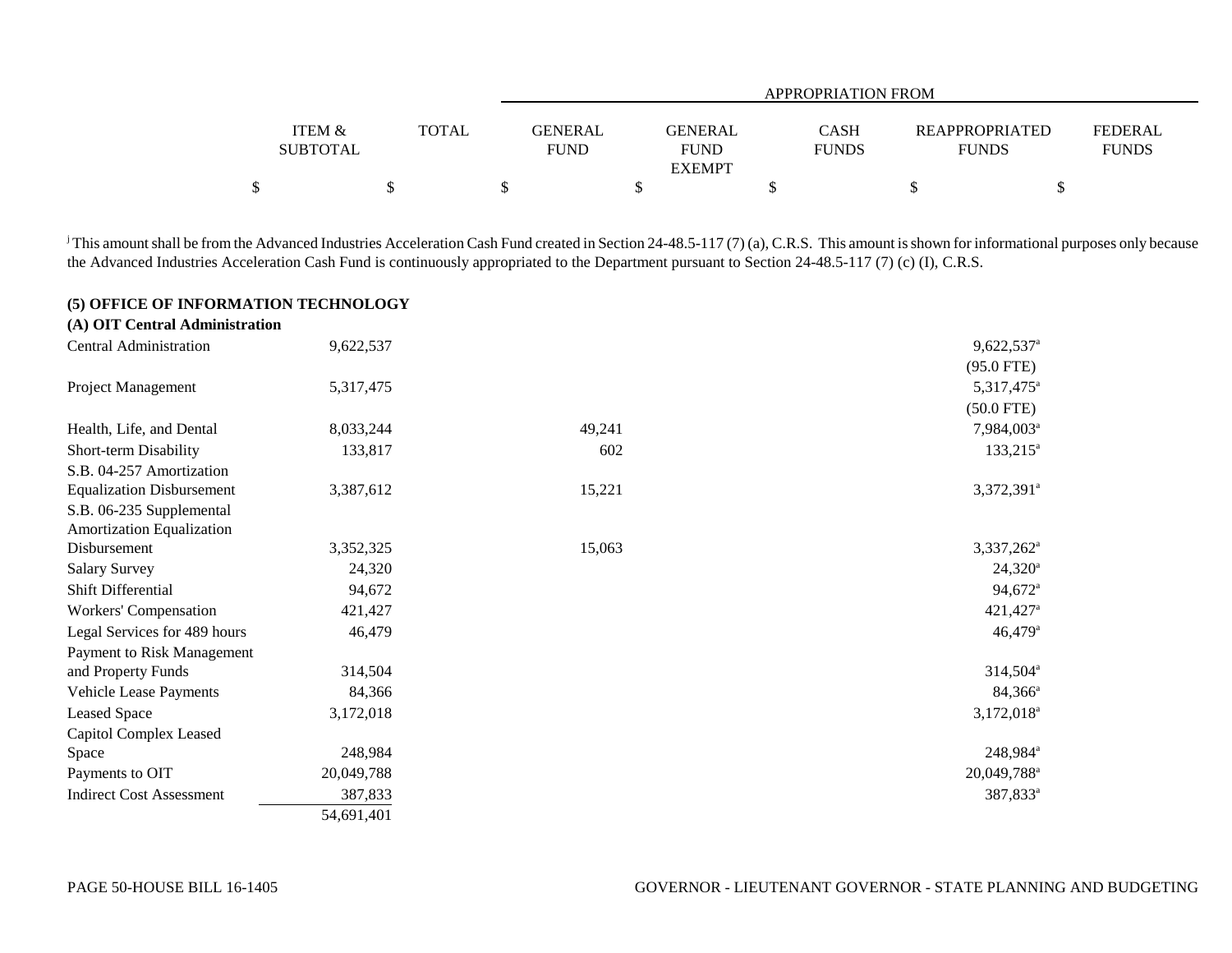|                           |              |                               |                                                | APPROPRIATION FROM          |                                       |                                |  |  |  |
|---------------------------|--------------|-------------------------------|------------------------------------------------|-----------------------------|---------------------------------------|--------------------------------|--|--|--|
| ITEM &<br><b>SUBTOTAL</b> | <b>TOTAL</b> | <b>GENERAL</b><br><b>FUND</b> | <b>GENERAL</b><br><b>FUND</b><br><b>EXEMPT</b> | <b>CASH</b><br><b>FUNDS</b> | <b>REAPPROPRIATED</b><br><b>FUNDS</b> | <b>FEDERAL</b><br><b>FUNDS</b> |  |  |  |
|                           |              |                               |                                                |                             |                                       |                                |  |  |  |

<sup>a</sup> These amounts shall be from user fees collected from other state agencies and deposited in the Information Technology Revolving Fund created in Section 24-37.5-112 (1) (a), C.R.S.

| (B) IT Infrastructure                |            |           |                          |
|--------------------------------------|------------|-----------|--------------------------|
| <b>Infrastructure Administration</b> | 5,618,063  |           | $5,618,063$ <sup>a</sup> |
|                                      |            |           | $(20.0$ FTE)             |
| Data Center Services                 | 788,645    |           | 788,645 <sup>a</sup>     |
|                                      |            |           | $(8.0$ FTE)              |
| Mainframe Services                   | 4,351,821  | $2,328^b$ | 4,349,493                |
|                                      |            |           | $(31.0$ FTE)             |
| Server Management                    | 11,721,901 |           | $11,721,901^{\circ}$     |
|                                      |            |           | $(69.0$ FTE)             |
|                                      | 22,480,430 |           |                          |

<sup>a</sup> These amounts shall be from user fees collected from other state agencies and deposited in the Information Technology Revolving Fund created in Section 24-37.5-112 (1) (a), C.R.S. <sup>b</sup> This amount shall be from user fees collected from various local governments and deposited in the Information Technology Revolving Fund created in Section 24-37.5-112 (1) (a), C.R.S.

| <b>ICLINGUATE</b>             |           |                     |                        |
|-------------------------------|-----------|---------------------|------------------------|
| <b>Network Administration</b> | 3,933,304 |                     | 3,933,304 <sup>a</sup> |
|                               |           |                     | $(4.0$ FTE)            |
| Colorado State Network Core   | 5,716,189 |                     | 5,716,189 <sup>a</sup> |
|                               |           |                     | $(36.0$ FTE)           |
| Colorado State Network        |           |                     |                        |
| Circuits                      | 6,886,814 |                     | $6,886,814^{\circ}$    |
| Voice and Data Services       | 7,935,028 | $1,200,000^{\rm b}$ | 6,735,028 <sup>a</sup> |
|                               |           |                     | $(12.0$ FTE)           |

**(C) Network**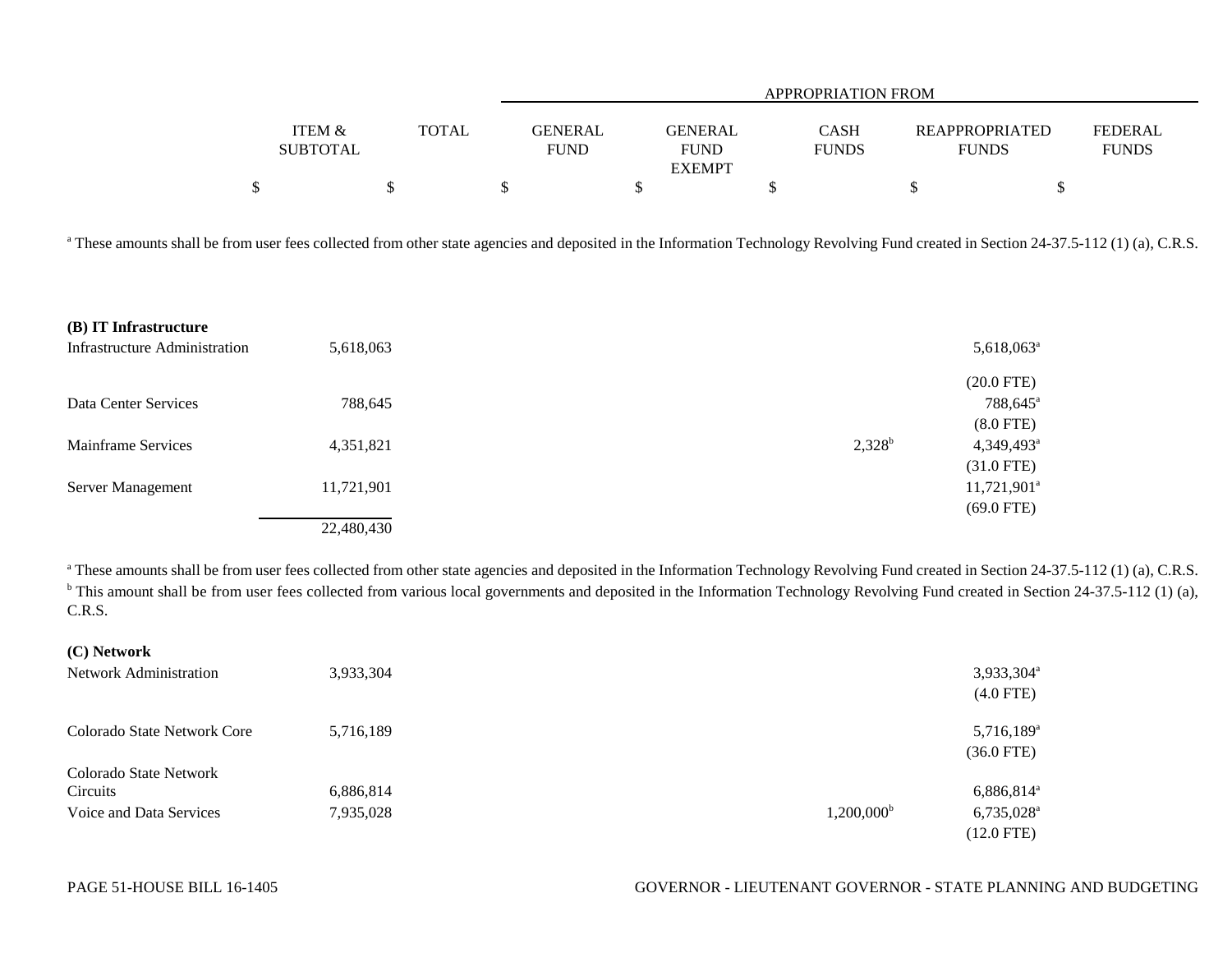|                              |        |                           |              | <b>APPROPRIATION FROM</b> |                               |                                         |   |                             |    |                                       |                         |
|------------------------------|--------|---------------------------|--------------|---------------------------|-------------------------------|-----------------------------------------|---|-----------------------------|----|---------------------------------------|-------------------------|
|                              |        | ITEM &<br><b>SUBTOTAL</b> | <b>TOTAL</b> |                           | <b>GENERAL</b><br><b>FUND</b> | GENERAL<br><b>FUND</b><br><b>EXEMPT</b> |   | <b>CASH</b><br><b>FUNDS</b> |    | <b>REAPPROPRIATED</b><br><b>FUNDS</b> | FEDERAL<br><b>FUNDS</b> |
|                              | ¢<br>Φ | \$                        |              | \$                        |                               |                                         | ◡ |                             | \$ | ₼                                     |                         |
| <b>Public Safety Network</b> |        | 12,334,720                |              |                           | 3,500,000                     |                                         |   | $48,600^{\rm b}$            |    | $8,665,120^{\circ}$<br>$(44.0$ FTE)   | 121,000(I)              |
|                              |        | 36,806,055                |              |                           |                               |                                         |   |                             |    |                                       |                         |

<sup>a</sup> These amounts shall be from user fees collected from other state agencies and deposited in the Information Technology Revolving Fund created in Section 24-37.5-112 (1) (a), C.R.S. <sup>b</sup> These amounts shall be from user fees collected from non-state agencies and deposited in the Information Technology Revolving Fund created in Section 24-37.5-112 (1) (a), C.R.S. <sup>c</sup> Of this amount, \$5,165,120 shall be from user fees collected from non-state agencies and deposited in the Information Technology Revolving Fund created in Section 24-37.5-112 (1) (a), C.R.S., and \$3,500,000 shall be from the Public Safety Communications Trust Fund created in Section 24-37.5-506 (1), C.R.S.

| (D) Information Security       |           |                          |
|--------------------------------|-----------|--------------------------|
| <b>Security Administration</b> | 397,656   | 397,656 <sup>a</sup>     |
|                                |           | $(3.0$ FTE)              |
| <b>Security Governance</b>     | 6,955,430 | $6,955,430$ <sup>a</sup> |
|                                |           | $(6.0$ FTE)              |
| <b>Security Operations</b>     | 2,471,604 | $2,471,604^{\circ}$      |
|                                |           | $(28.0$ FTE)             |
|                                | 9,824,690 |                          |

<sup>a</sup> These amounts shall be from user fees collected from other state agencies and deposited in the Information Technology Revolving Fund created in Section 24-37.5-112 (1) (a), C.R.S.

| (E) Applications                   |            |              |                           |
|------------------------------------|------------|--------------|---------------------------|
| <b>Applications Administration</b> | 1,215,240  | 1,071,330    | $143,910^a$               |
|                                    |            | $(10.0$ FTE) | $(2.0$ FTE)               |
| <b>Enterprise Services</b>         | 3,020,064  |              | $3,020,064$ <sup>a</sup>  |
|                                    |            |              | $(29.0$ FTE)              |
| <b>Health Services</b>             | 12,473,301 |              | $12,473,301^a$            |
|                                    |            |              | $(97.0$ FTE)              |
| Colorado Benefits                  |            |              |                           |
| Management System <sup>9</sup>     | 53,026,031 |              | $53,026,031$ <sup>a</sup> |
|                                    |            |              | $(52.5$ FTE)              |

#### PAGE 52-HOUSE BILL 16-1405 GOVERNOR - LIEUTENANT GOVERNOR - STATE PLANNING AND BUDGETING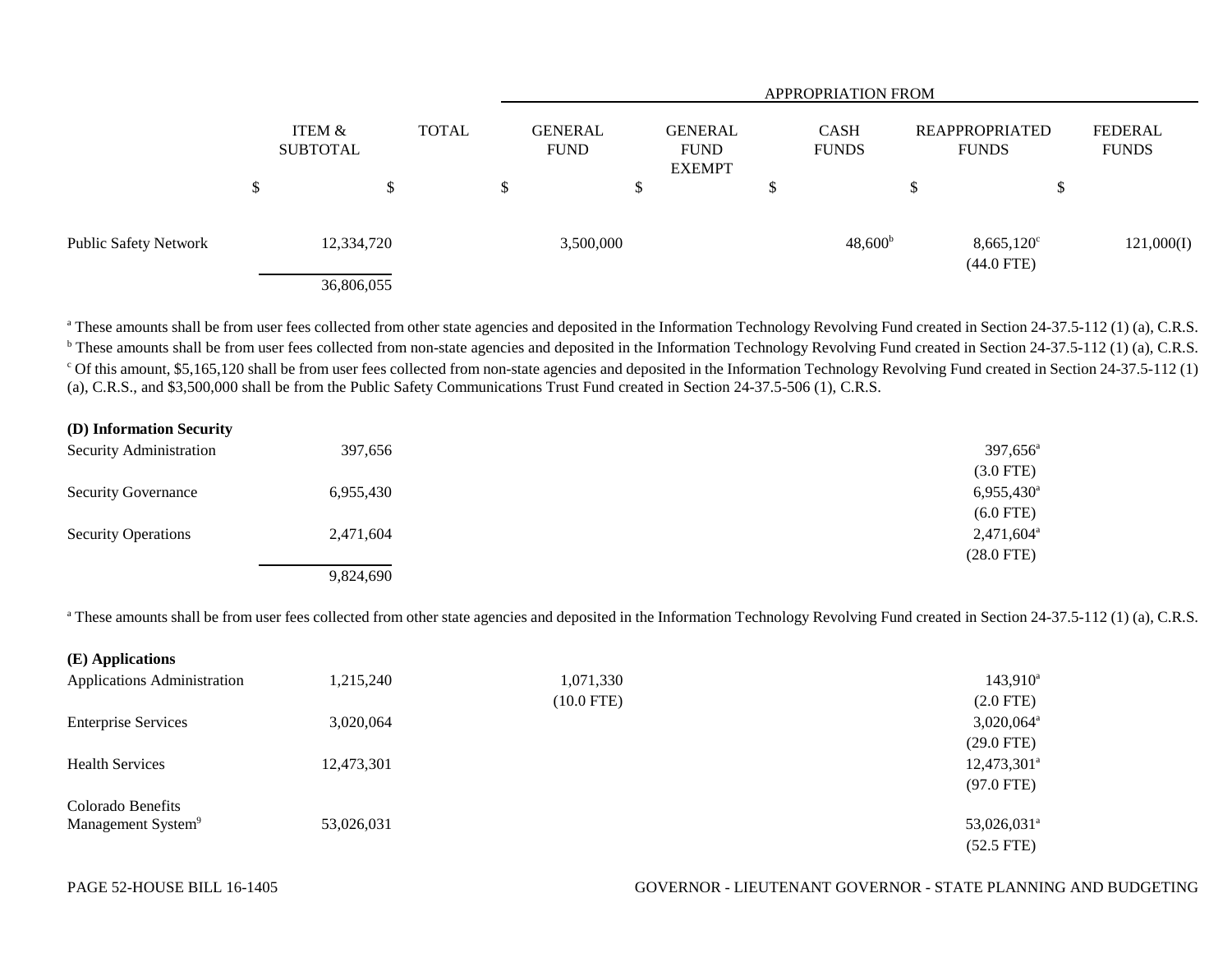|                                         |                           |                                      |              |                               |                                                | APPROPRIATION FROM   |      |                                          |                                |
|-----------------------------------------|---------------------------|--------------------------------------|--------------|-------------------------------|------------------------------------------------|----------------------|------|------------------------------------------|--------------------------------|
|                                         |                           | <b>ITEM &amp;</b><br><b>SUBTOTAL</b> | <b>TOTAL</b> | <b>GENERAL</b><br><b>FUND</b> | <b>GENERAL</b><br><b>FUND</b><br><b>EXEMPT</b> | CASH<br><b>FUNDS</b> |      | <b>REAPPROPRIATED</b><br><b>FUNDS</b>    | <b>FEDERAL</b><br><b>FUNDS</b> |
|                                         | $\boldsymbol{\mathsf{S}}$ | $\$\,$                               |              | \$                            | \$                                             | \$                   | $\$$ | \$                                       |                                |
| Revenue and Regulatory<br>Services      |                           | 6,611,050                            |              |                               |                                                |                      |      | $6,611,050$ <sup>a</sup><br>$(77.0$ FTE) |                                |
| <b>Financial Management</b><br>Services |                           | 1,056,979                            |              |                               |                                                |                      |      | 1,056,979 <sup>a</sup><br>$(11.0$ FTE)   |                                |
| Personnel Management<br>Services        |                           | 1,702,036                            |              |                               |                                                |                      |      | $1,702,036^{\mathrm{a}}$<br>$(13.0$ FTE) |                                |
| Safety and Transportation<br>Services   |                           | 4,463,013                            |              |                               |                                                |                      |      | 4,463,013 <sup>a</sup><br>$(50.0$ FTE)   |                                |
| Labor and Employment<br>Services        |                           | 2,459,345<br>86,027,059              |              |                               |                                                |                      |      | 2,459,345 <sup>a</sup><br>$(25.0$ FTE)   |                                |

<sup>a</sup> These amounts shall be from fees collected from user agencies and deposited in the Information Technology Revolving Fund created in Section 24-37.5-112 (1) (a), C.R.S.

| (F) End User Services            |            |                          |
|----------------------------------|------------|--------------------------|
| End User Administration          | 208,410    | $208,410^{\circ}$        |
|                                  |            | $(2.0$ FTE)              |
| <b>Service Desk Services</b>     | 3,065,771  | $3,065,771^\circ$        |
|                                  |            | $(48.0$ FTE)             |
| <b>Deskside Support Services</b> | 8,894,218  | 8,894,218                |
|                                  |            | $(112.0$ FTE)            |
| <b>Email Services</b>            | 1,942,045  | $1,942,045$ <sup>a</sup> |
|                                  |            | $(3.0$ FTE)              |
|                                  | 14,110,444 |                          |